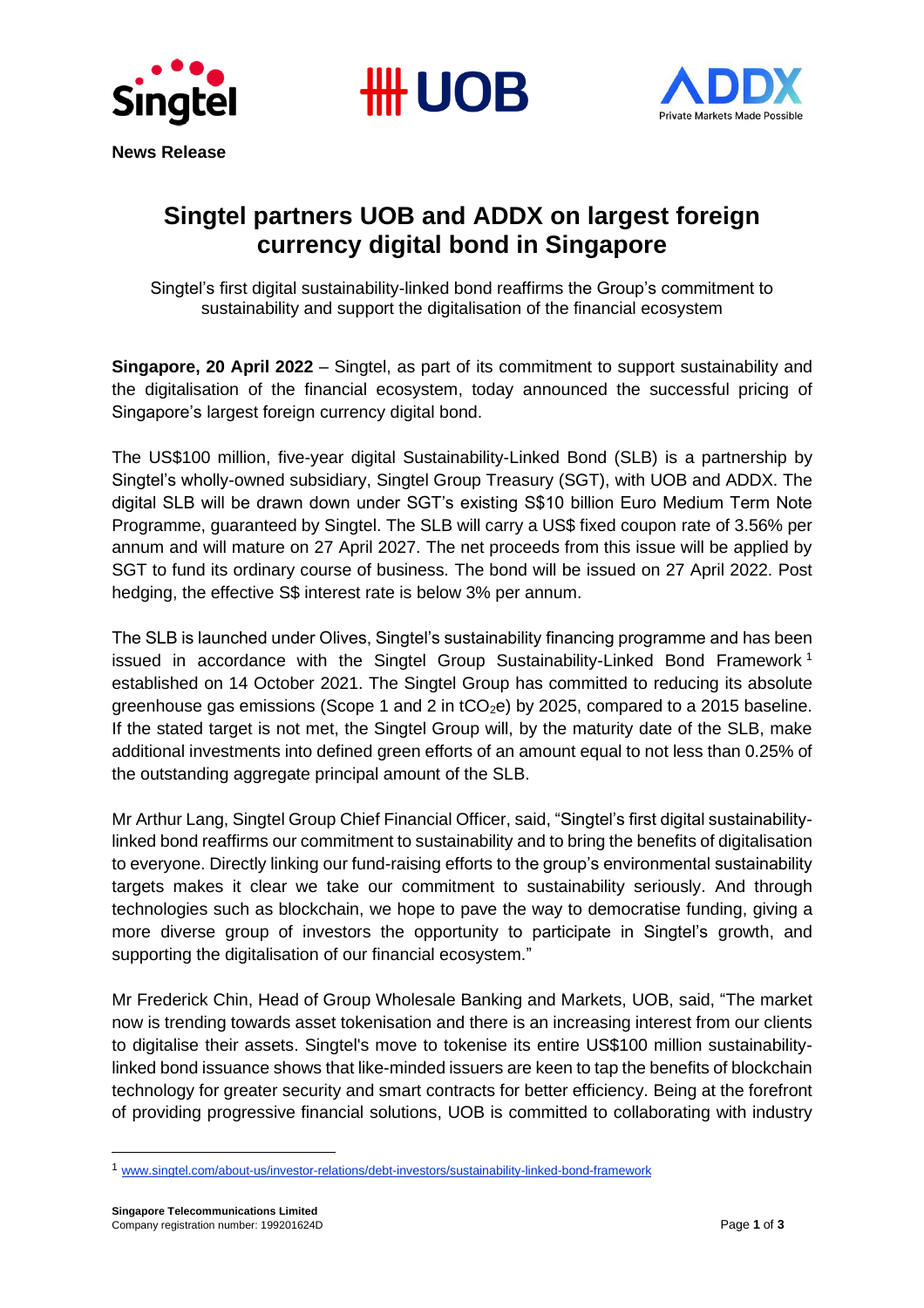





partners such as ADDX to support our corporate clients to draw on this space for their fundingraising needs and enjoy the benefits of asset tokenisation."

ADDX CEO Ms Oi-Yee Choo said, "Digital securities now play a vital role in climate action. When applied to sustainability-linked bonds and other forms of green financing, digital securities improve the cost efficiency of issuances and encourage a higher number of sustainable projects. In the case of cutting-edge sustainability technologies, such as electric vehicles or solar power, digital securities can also help expand access to funding, not just via bonds but also via private equity or venture capital sources. As early adopters of digital bonds, Singtel and UOB have demonstrated leadership and an innovation mindset, and ADDX is privileged to work with them on this transformative transaction."

UOB is the lead manager for the issuance and the entire SLB will be tokenised on the digital securities exchange ADDX. Digital bonds, or tokenised bonds, are issued using blockchain and smart contract technology in order to eliminate manual processes throughout different stages of the security's life cycle, including issuance, distribution, custody and post-trade servicing.

## **Not for distribution, directly or indirectly, in or into the United States or to U.S. Persons.**

This announcement is not an offer for sale of securities in the United States. The SLB have not been and will not be registered under the U.S. Securities Act of 1933, as amended (Securities Act), and may not be offered or sold in the United States or to or for the benefit of U.S. persons absent registration or an exemption from registration under the Securities Act. No public offering of securities is being made in the United States or in any other jurisdiction where such an offering is restricted or prohibited. Any public offering of securities to be made in the United States will be made by means of a prospectus or an offering circular that may be obtained from the issuer that will contain detailed information about the issuer and its management, as well as financial statements.

###

#### **Media contacts:**

Liz Widjaja Manager, Group Strategic Communications and Brand, Singtel Tel: +65 8511 7996 Email: [liz.widjaja@singtel.com](mailto:liz.widjaja@singtel.com)

Chong Koh Ping First Vice President, Group Strategic Communications and Brand, UOB Tel: +65 9667 0675 Email: [Chong.KohPing@UOBGroup.com](mailto:Chong.KohPing@UOBGroup.com)

Elgin Toh Head of Public Relations, ADDX Tel: +65 9633 2812 Email: [elgintoh@addx.co](mailto:elgintoh@addx.co)